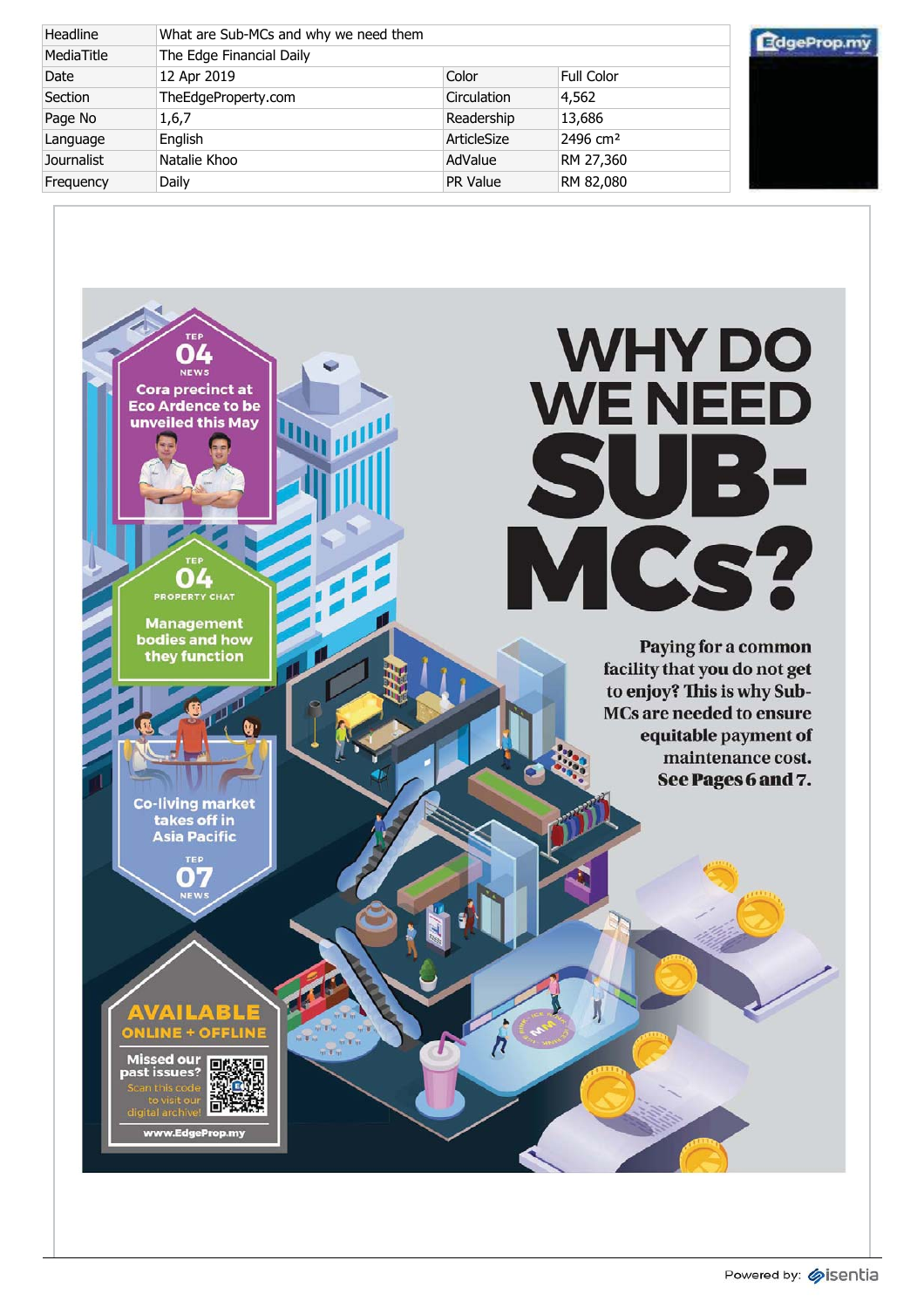| Headline   | What are Sub-MCs and why we need them |                 |                      |
|------------|---------------------------------------|-----------------|----------------------|
| MediaTitle | The Edge Financial Daily              |                 |                      |
| Date       | 12 Apr 2019                           | Color           | <b>Full Color</b>    |
| Section    | TheEdgeProperty.com                   | Circulation     | 4,562                |
| Page No    | 1,6,7                                 | Readership      | 13,686               |
| Language   | English                               | ArticleSize     | 2496 cm <sup>2</sup> |
| Journalist | Natalie Khoo                          | AdValue         | RM 27,360            |
| Frequency  | Daily                                 | <b>PR Value</b> | RM 82,080            |
|            |                                       |                 |                      |

## What are Sub-MCs **and why we need them**

KENNY YAP | **THE EDGE** PICTURES BY LOW YEN YEING | **EdgeProp.my**

**A Sub-MC is a corporate body with perpetual succession and as such, can sue and be sued so they are separate from MC."** *— Tan*

#### BY **NATALIE KHOO**

n a strata development, the term com-<br>mon property (CP) is, shall we say,<br>common? According to the Strata<br>Management Handbook by the Real<br>Estate and Housing Developers'<br>Association's (REHDA) Institute,<br>common property refe n a strata development, the term common property (CP) is, shall we say, common? According to the Strata Management Handbook by the Real Estate and Housing Developers' Association's (REHDA) Institute, ment area that is not included in any parcel or accessory parcel and is capable of being used or enjoyed by two or more strata unit owners. These areas include the corridors, landscaped areas and gar-dens, swimming pools, gymnasiums and meeting rooms which is where the maintenance fees you pay monthly go, towards

the upkeep of these facilities. However, more and more mixed developments now exist where developers claim that people can live, work and shop/play, all within the same building complex. Hence, a mixed development would have residential blocks, office towers, a retail mall or shops and a hotel all rolled into one.

While it all looks great on paper, because to live with every convenience at your door-step has a wonderful ring to it, the reality is that being a resident in a mixed development does not mean you can use or benefit from the parts of the development other than the residential portion.

For example, if there is an Olympic-sized swimming pool on the rooftop in the office tower next to your residential building, residents will not be able to access and utilise the swimming pool and can only look on in envy at the tenants of the office tower. This has given birth to the term Limited Common Property (LCP).

According to REHDA Institute's handbook, LCP is referred to in Section 17A of the Strata Titles Act 1985 as the part of the community that is designated for the exclusive benefit of two or more, but not all strata unit owners; and for which a certificate has been issued by the Director of Land and Mines certifying that a Subsidiary Management Corporation (Sub-MC) has been constituted under the Strata Titles Act 1985.

This means that the Management Cor-<br>poration (MC) may designate the LCP and





**With the existence of Sub-MCs, property managers can assure fairness to all parcel owners."** *— Faizal*

create one or more Sub-MCs for the purpose of representing the diff erent interests of the parcel proprietors by a comprehensive res-olution under the Strata Management Act 2013 (SMA).

#### Benefits to property owners

According to Malaysian Institute of Property and Facility Managers (MIPFM) president Faizal Fuad, one of the pertinent problems when it comes to managing a mixed development is the distribution of cost in maintaining the common property of different development components.

"Some owners feel that they do not use or enjoy the use of the shared property, and wonder why they have to bear the cost when they do not use it (the facility). There are also owners who feel that other owners are not entitled to enjoy the shared property in their building blocks and want to control the financial accounts of their neighbourhood independently," says Faizal.

Thus, Faizal says, with the existence of

fairness to all parcel owners. "With that, the property manager can fully concentrate on the management of common property in the building component/block and circumvent any interference from parties which do not relate to the use of such limited common property in decision making. The actual cost of maintenance of limited common property for each block within the mixed development scheme can be determined. The management of financial accounts will be more transparent, and the building services and facilities are better managed," Faizal explains.

**One of the main challenges in the formation of a Sub-MC is the large number of unregistered proprietors."** *— Wong*

Chur Associates founder and managing partner Chris Tan tells EdgeProp.my that a Sub-MC will act as a separate legal entity that will keep a separate account of incomes and expenses.

Sub-MCs, property managers can assure taining and managing the limited common "A Sub-MC is a corporate body with perpetual succession and as such, can sue and be sued so they are separate from the MC. Its duty is to manage its own maintenance charges and sinking fund accounts, all of which must be audited annually by an independent auditor. They are also tasked with properly main-

property, and to keep it in a state of good and serviceable repair. necusie repun.<br>"Therefore, it will be a benefit to form a Sub-

MC for the ease of maintaining and managing its own limited common property. Sub-MCs may manage and maintain the LCP freely without the need to get all owners involved, but only the owners who benefit from the LCP. The owners who are not enjoying the LCP are not required to bear service charges incurred in the LCP," Tan explains, adding that the concept of a Sub-MC is arguably introduced to resolve the complications in managing a

mixed-use integrated strata development. However, Burgess Rawson Malaysia group managing director Wong Kok Soo warns that there are some disadvantages to having Sub-MCs in a strata scheme.

"There will be more general and committee meetings carried out by both the MC and<br>Sub-MCs. This also leads to more invoices, receipts and accounts by both parties. The<br>overall charges and sinking fund contributions will increase due to the increased number of general meetings, committee meetings, accounts and auditing collectively for the MC and Sub-MCs.

"Not to forget, the sinking fund contributions and overall charges will increase sub-stantially if the MC and Sub-MCs decide to have separate offices, property management<br>companies and onsite staff. Nevertheless, the advantages outweigh the disadvantages as a Sub-MC is the perfect solution to tackle the issue of the different rate of charges; the containment of liabilities and mitigates the impact of inequitable share units in a mixed-use strata scheme," Wong points out.

#### **Challenges**

If the Sub-MC is indeed the best way to manage a mixed development, why then has no Sub-MC been formed yet in Malaysia?

According to Burgess Rawson's Wong, one of the main challenges in the formation of a Sub-MC is the large number of unregistered proprietors which often leads to an insufficient number of valid votes to reach twothirds of the aggregate share units needed to form the Sub-MC.

"Four years since the Strata Titles (Amend-



and conduct poll on Comprehensive Resolution; to prepare the certificate of poll result; to apply to the Comissioner of Building (COB) for<br>Certificate of the Comprehensive Resolution; to commute rates of charges and sinkin

*\*JUPEM: The Department of Survey and Mapping Malaysia*